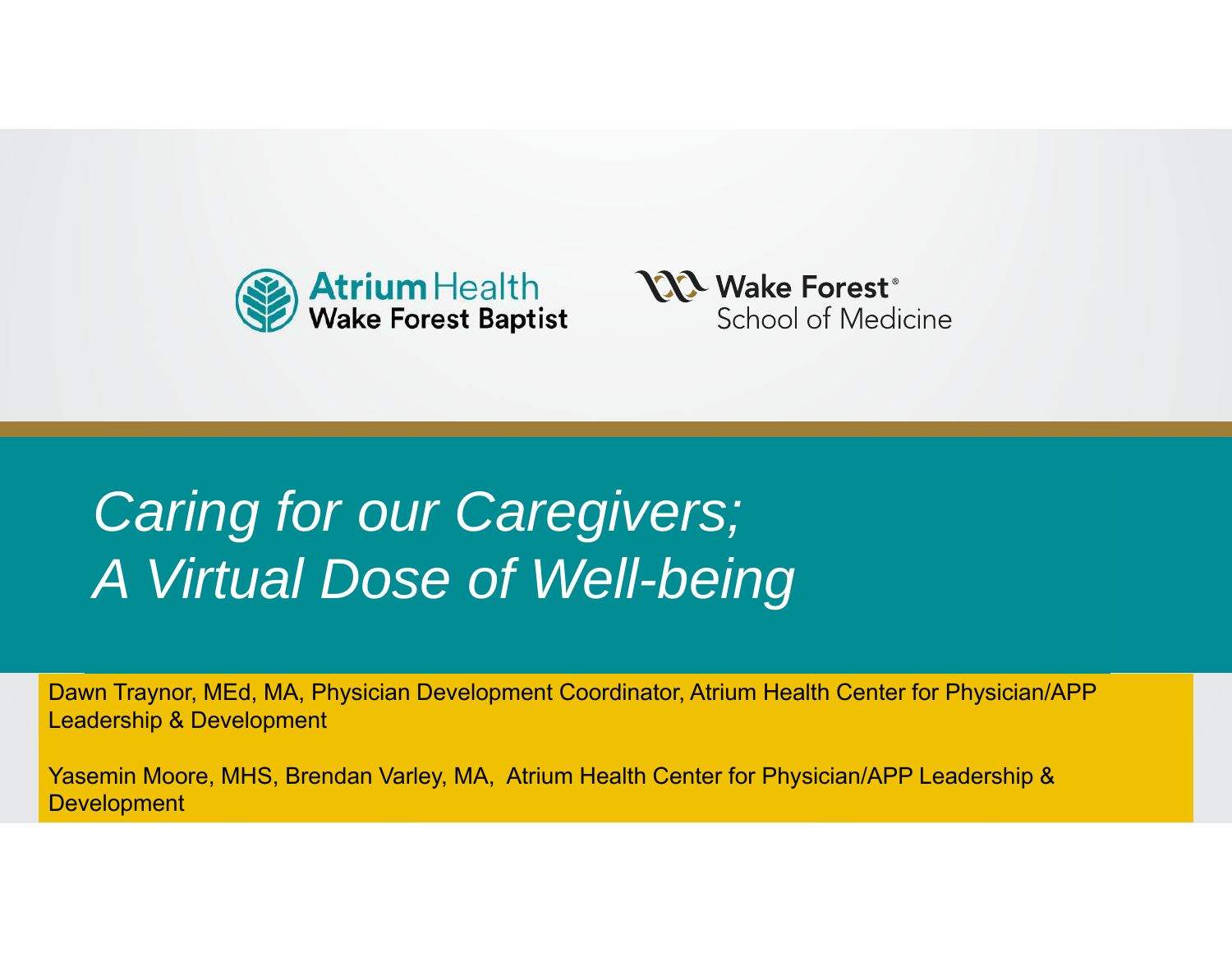### Problem Statement

• The pandemic tested all healthcare professionals' resourcefulness and resilience; the Well-Being Webinar series provides convenient access to education to strengthen individual coping mechanisms and stress management tools, ultimately fostering the well-being of all physicians, APPs, and other healthcare professionals.



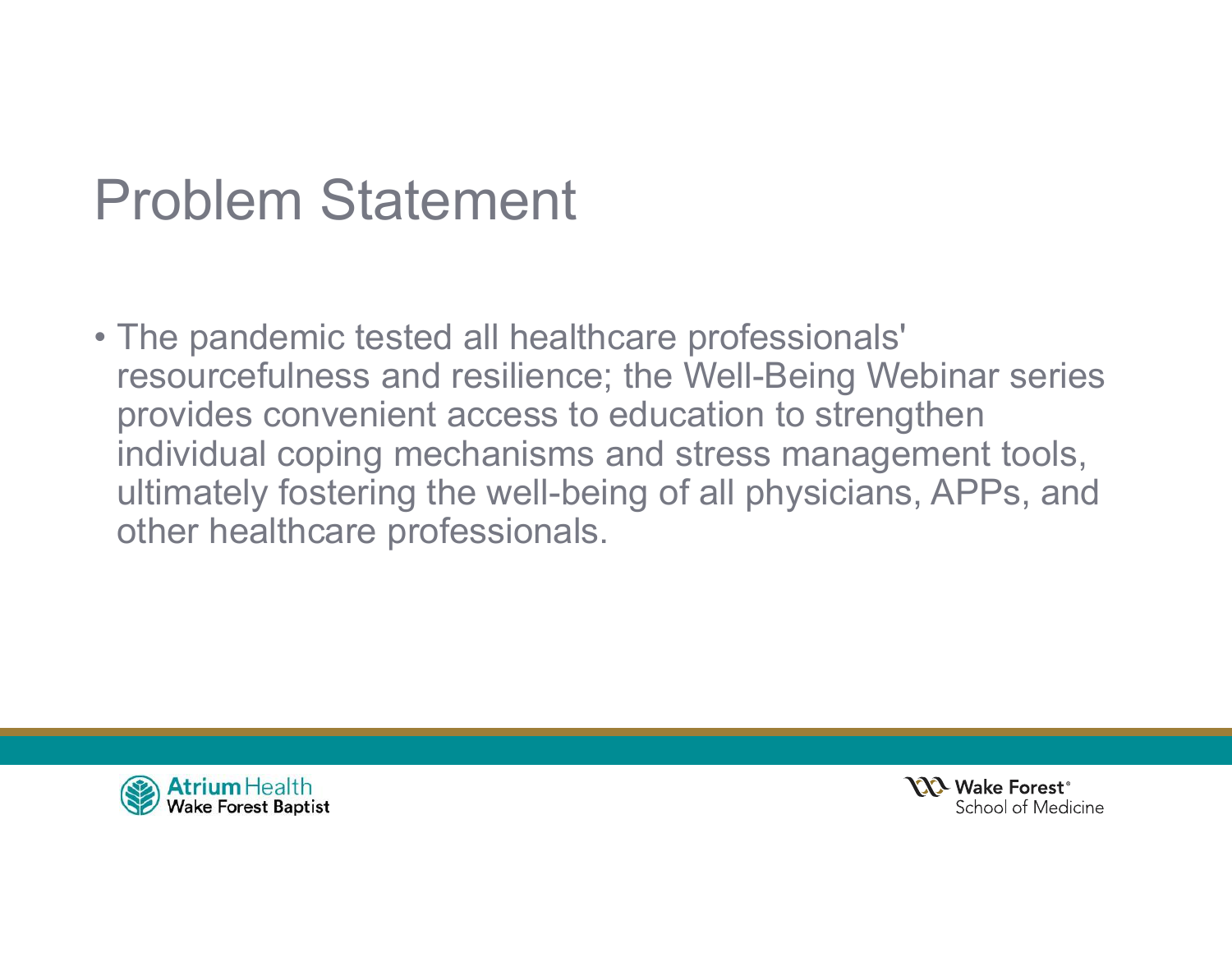# Study Design

• The series is physician and/or APP-led (targeting clinicians but inclusive of all health care professionals) and addresses topics including but not limited to psychosocial coping, resiliency, leadership, and communication strategies. Sessions utilize the Zoom webinar platform and are presented twice in the same day (as well as recorded to a virtual play list).



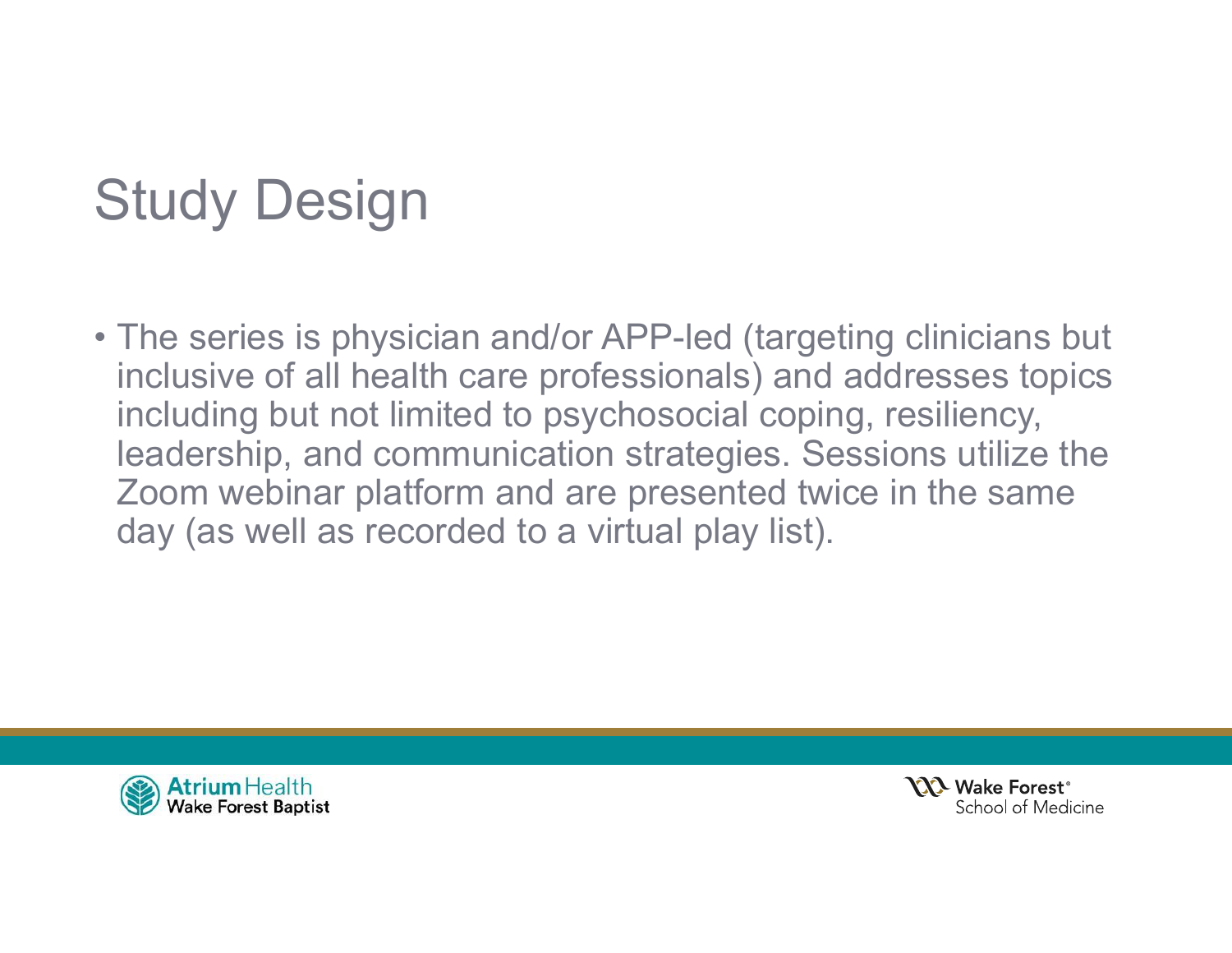## Evaluation Plan & Conclusion

- Participant evaluative feedback and utilization data is evaluated by routine PDSA cycles to improve session quality and increase user access.
- *Through this series, we hope to better understand how education can be meaningful to support the well-being needs of physicians, APPs, and all healthcare professionals.*



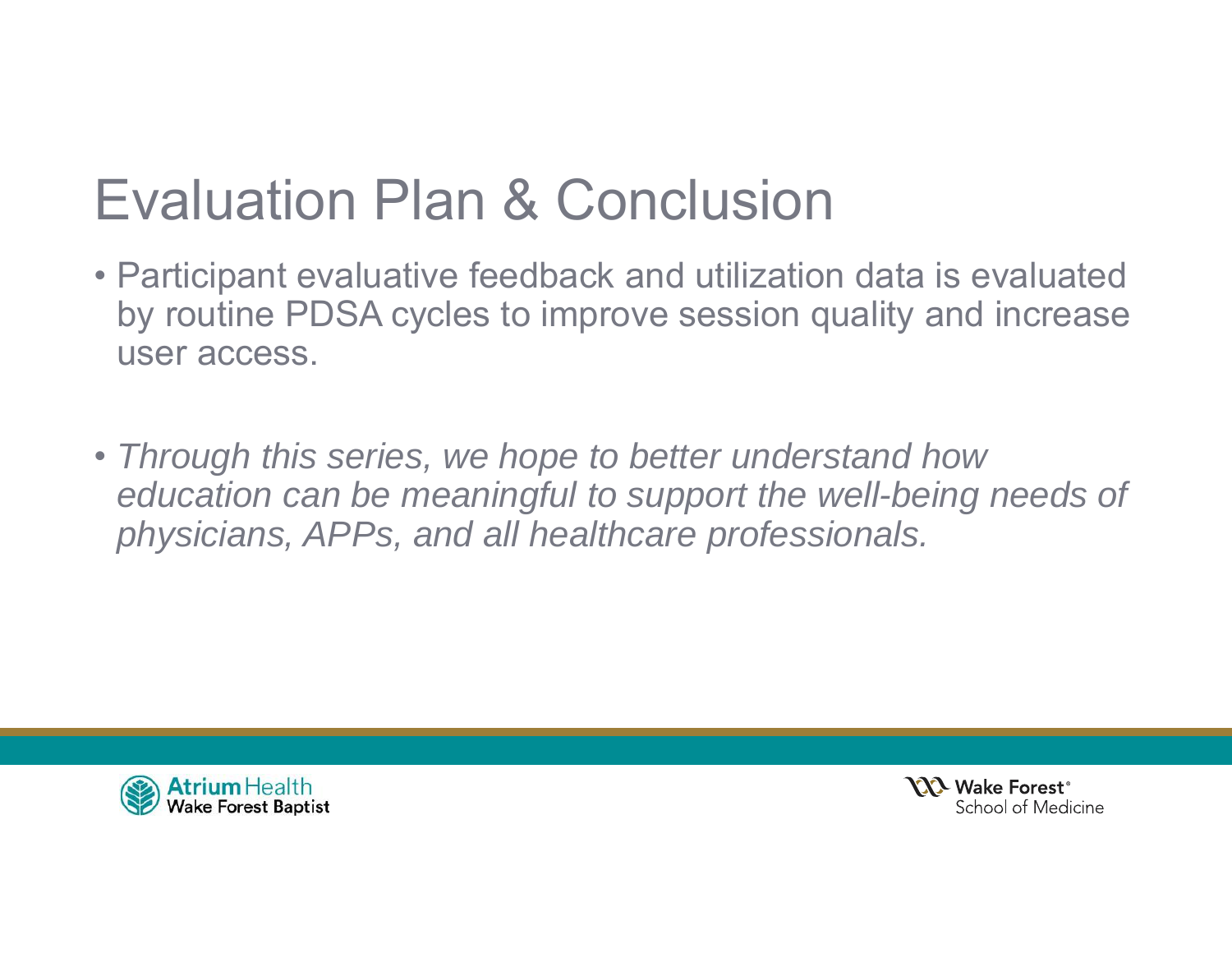### Questions for Discussion

- *We are trying to expand our reach the best we can. What would make a healthcare professional want to take the time to participate in this session?*
- *How could we strengthen participants' learning and assist them in putting skills into practice?*